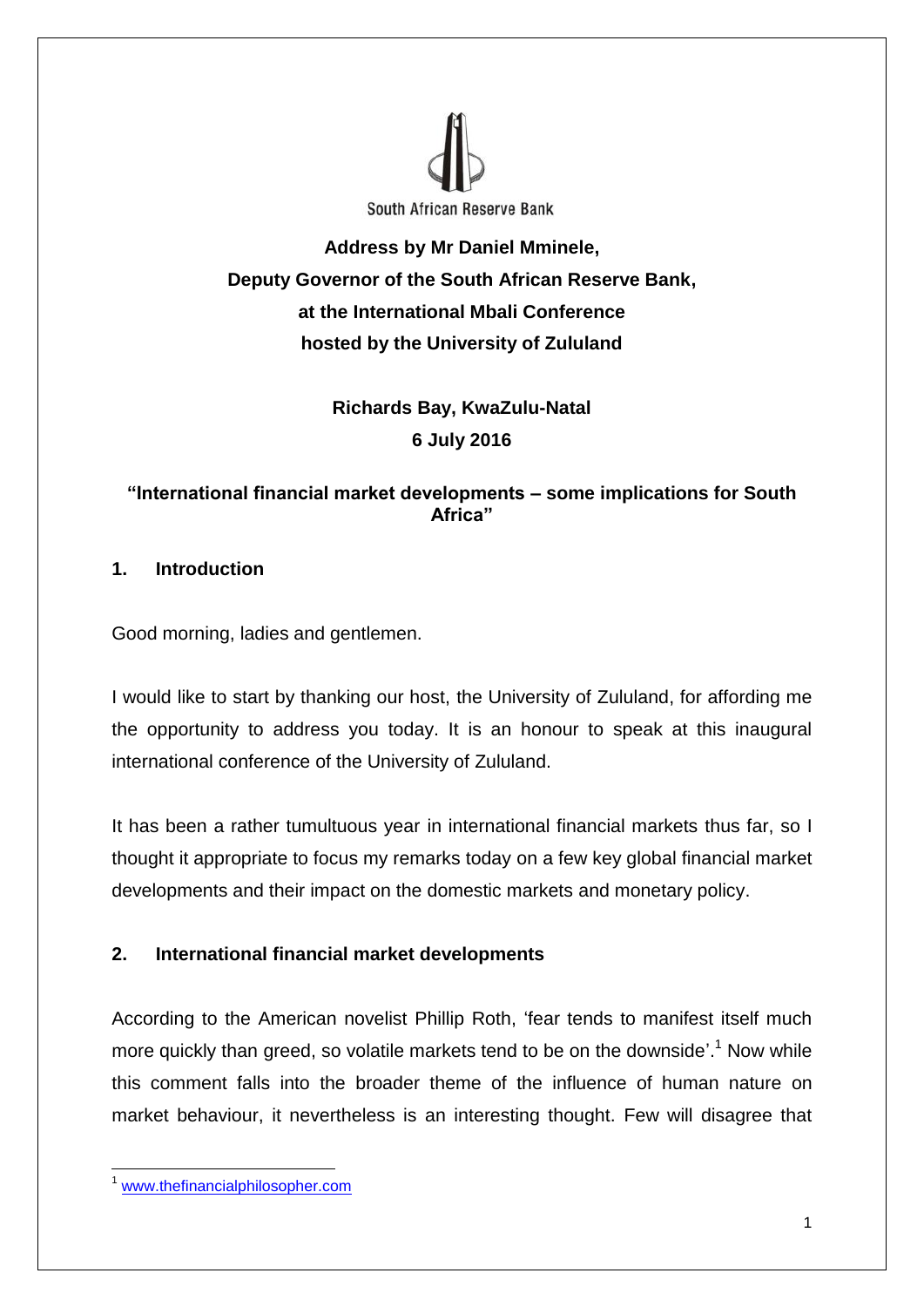excessive volatility in financial markets is undesirable since it is synonymous with unpredictability and uncertainty, which normally leads to increased speculative activity and/or a flight towards safety. This, in turn, through a higher risk premium, can increase the costs of access to capital, stifling growth and development, particularly in emerging-market economies. Furthermore, history reminds us that bear markets are generally more disorderly than bull markets.

Unfortunately, increased financial market volatility appears to have become entrenched in the post-global financial crisis era, with little sign of it dissipating in the immediate future. Even in the present context of elevated financial market volatility, there are a few episodes that stand out: the 2010-11 European sovereign debt crisis; the mid-2015 'Grexit' negotiations and Greek referendum; the rapid fall in the Chinese stock market in 2015-16; and now, more recently, the British in/out referendum, commonly referred to as the 'Brexit'.

Given how momentous the outcome of this referendum was, I would like to spend a few minutes on this particular topic. The vote in favour of a Brexit, essentially the British people electing that the UK no longer be a member of the European Union, led to a great deal of financial market volatility, both in the run-up to the referendum and indeed right up to this point in time. The UK voted to leave the EU by 52 per cent, with a voter turnout of approximately 72 per cent, in what was an unexpected result for many. On the day of the announcement, the Chicago Board's measure of market volatility (known as the VIX) jumped by 49 per cent from the previous day, the fear of the unknown aptly accounting for the spike in volatility.

The UK's present and future are now riddled with uncertainty, naturally accompanied by a flight to safety. As risk aversion soared, safe-haven assets were in high demand, and as such the price of gold breached the US\$1300 mark for the first time since January 2015 while the US 10-year Treasury yield fell 19 basis points and the German 10-year bond yield fell to a record low of -0,05 per cent. The relative safety of the Japanese yen saw the currency gain 11 per cent against the sterling, which in turn fell to a 30-year low the following day against the dollar. The market reaction was significant, described by some market participants as 'panic buying and selling', given the widespread expectations that the British would vote in favour of remaining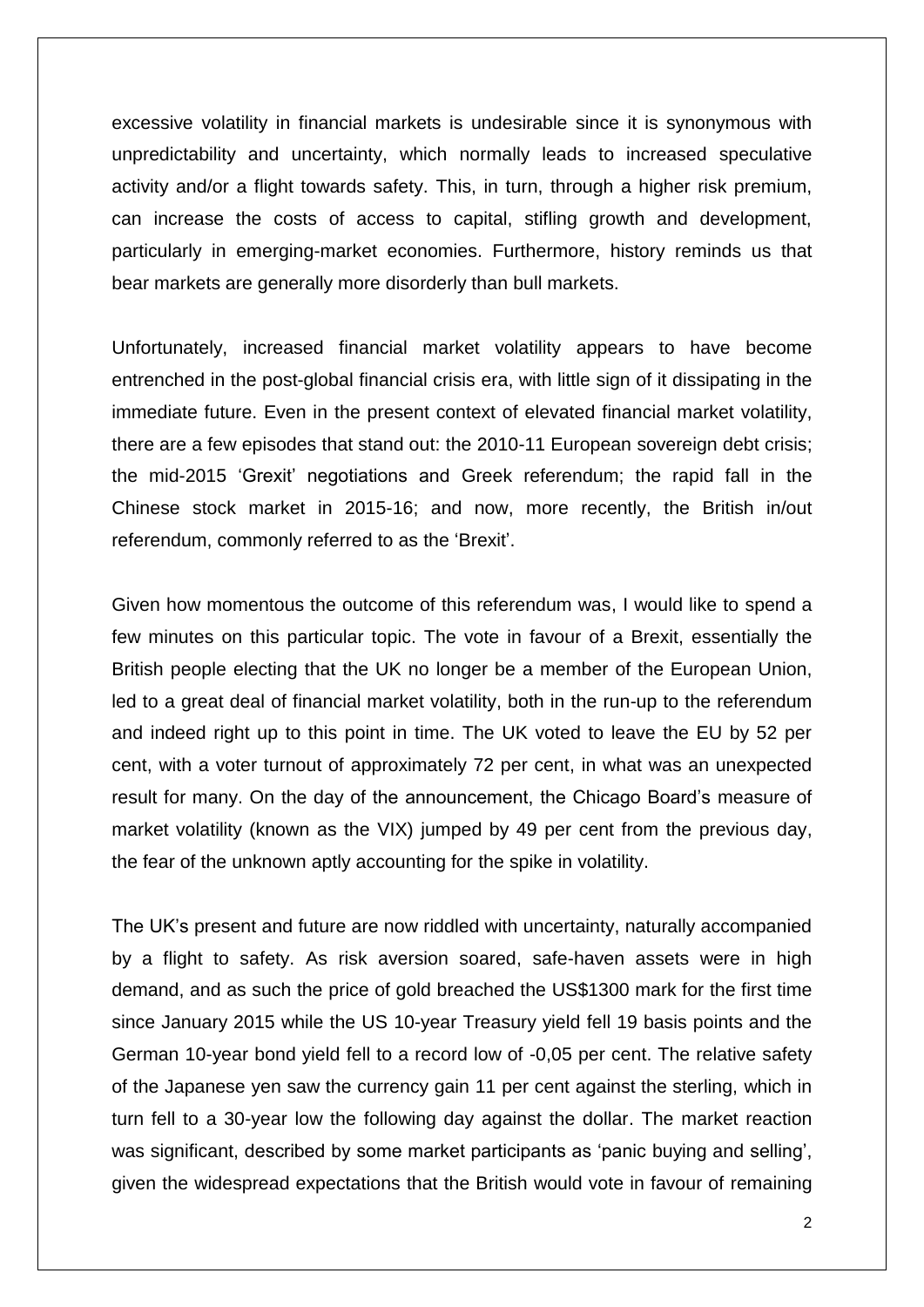within the EU. As markets slowly digested the news, however, some of these market movements were pared back, with no sustained market disruptions being reported. The decline in bond yields and demand for safe-haven assets also points to fears of the potential impact that the Brexit may have on an already weak and fragile global economy. Some of the main concerns relate to the potential ripple effects on the rest of Europe and global trade flows.

The consequences of this vote will only become clear over time, and it is anticipated that it will take about two years for the UK to finalise arrangements to leave the EU, during which period various decisions and negotiations on the way forward will take place, raising the possibility of yet another prolonged period of global volatility. In the meantime, market fears are being fuelled by concerns of contagion in the EU, the probability of Scotland and perhaps also Northern Ireland leaving the UK as well, and the uncertainty surrounding trade agreements that would follow from the negotiations.

For South Africa, the implications through direct trade links are expected to be relatively minimal. In 2015, the UK accounted for only 4 per cent of our total merchandise exports. Indirectly, South Africa is likely to be negatively affected by heightened market volatility and the impact of the Brexit on the EU and the global economy. The financial linkages between South Africa and the UK are somewhat large, if one considers that, at the end of 2014, South Africa's liabilities to the UK amounted to 46,5 per cent of domestic GDP while assets amounted to 33,2 per cent of GDP. In addition, both foreign direct investment (FDI) and portfolio flows are also significant.<sup>2</sup> This means that South Africa could very well be affected by the realization of tail risks emanating from asset liquidation by UK corporates and investment funds. However, as time progresses and the respective parties provide clarity on the process, the storm is likely to calm.

Let me now turn to the importance of other international financial market developments. Given globalisation and increased financial integration, global financial markets have a significant impact on South Africa. This integration means

**.** 

<sup>2</sup> *Would 'Brexit' matter for South Africa?*, South African Reserve Bank Economic Note, 20 June 2016, Jean Francois Mercier and Guy Russell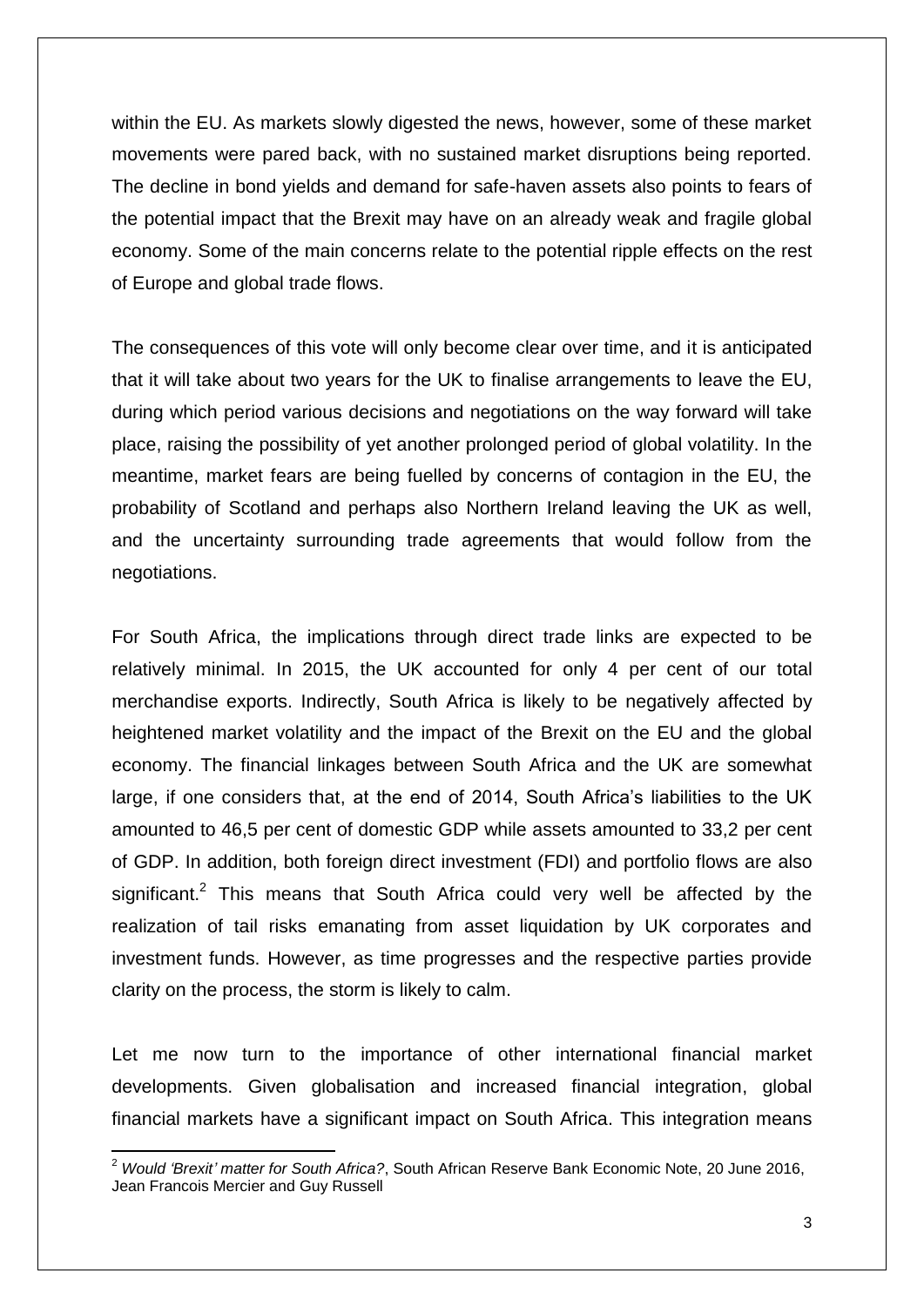that when one major market sneezes, the rest of the globe's markets catch a cold. Thirty years ago, the threat of an incident like the Greek government default was unlikely to have a substantial impact on global markets, but today this conjecture is vastly different.

Thus far, it has been a mixed year for equity markets, with region-specific idiosyncrasies having a dominant effect on outcomes. That being said, the Brexit result has introduced such short-term volatility that the facts I am about to mention may already be outdated. Nevertheless, US equity indices are up around 3 per cent for the year to date as the economy shook off growth concerns in the beginning of the year and continues its gradual recovery. In Europe and Asia, however, outcomes have been less positive. The large correction that took place in Chinese markets has dragged down other indices in the region, including those of Japan. Meanwhile in Europe, broad-based weakness has seen equities fall by as much as 10 per cent in Germany and 12 per cent across the region on average, even with the European Central Bank (or ECB) continuing to provide record liquidity to markets.

At home, the Johannesburg Stock Exchange (or JSE) has shaken off a very poor start to the year and is currently almost 3 per cent in the black for the year thus far. After a poor showing by the mining and resource stocks in 2015, these have turned around in 2016 as commodity prices have started to come off their lows. Government bond markets have continued to rally, as monetary policy in advanced economies remains largely accommodative, with likely further easing in a number of key economies.

Moving to the policy sphere, it has been an eventful 12 months for monetary policy. Late last year, the Federal Reserve raised its policy rate for the first time in almost 10 years. On the other hand, the ECB, in an attempt to avert deflation, has expanded its quantitative easing programme and, more recently, has even included corporate debt while delving deeper into negative interest rate territory. On account of this, the amount of government debt having rates of return below zero has increased to over US\$10 trillion – and is still rising. The Bank of Japan also introduced negative policy rates for the first time in its history. However, it is the Federal Reserve – which has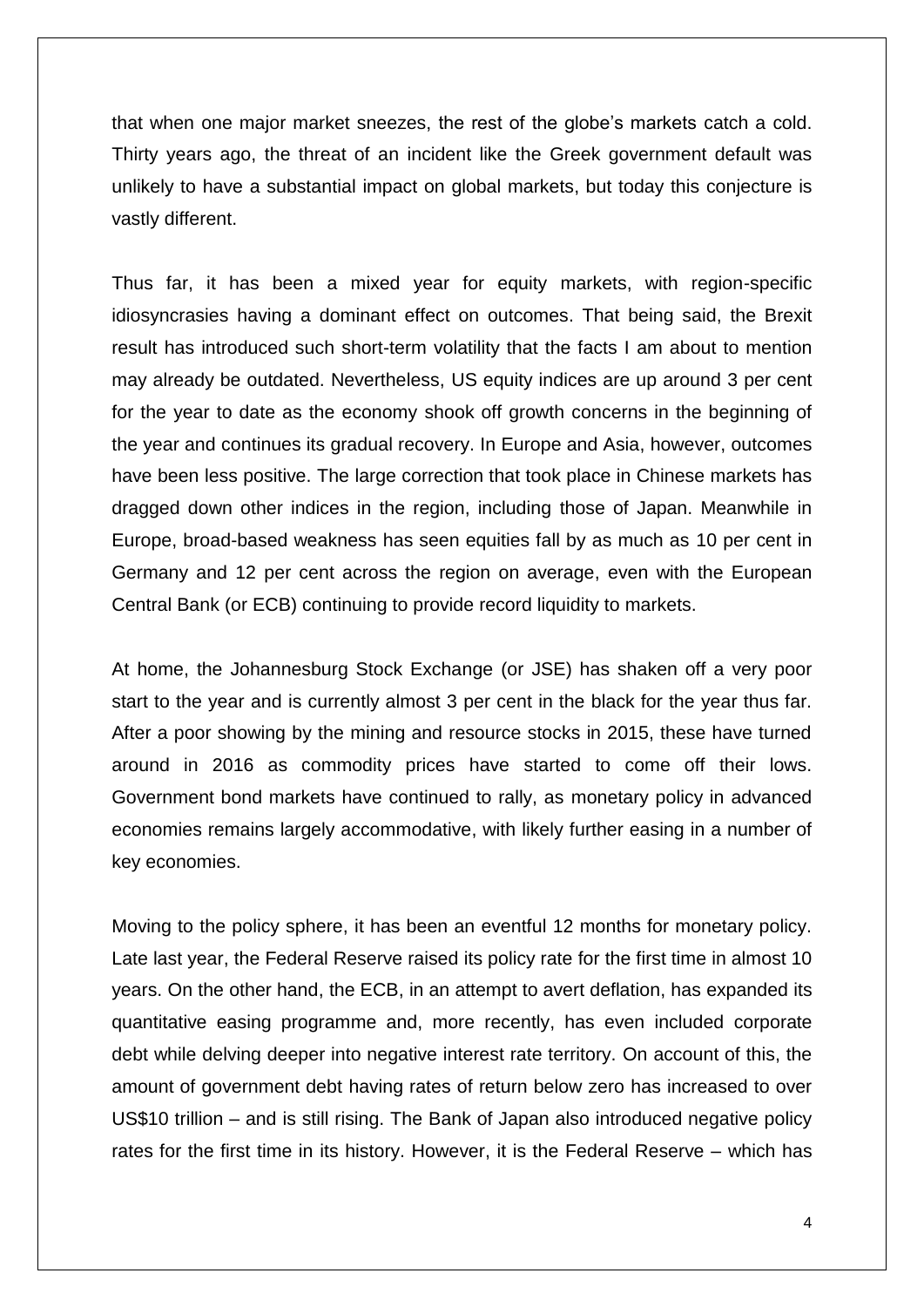not moved its rate since December – that continues to have the greatest impact on global financial markets.

Many analysts have suggested that the broad recovery in international markets over recent months had been driven by a shift in the market assessment of risk. This is premised on the view that the likelihood of much higher US policy rates has been pared back following concerns that the US recovery is perhaps not as robust as initially envisaged and on account of international developments. More recently, in light of the financial market developments emanating from the UK referendum, market indicators suggest that the Federal Reserve is likely to keep rates constant for at least the next 12 months.

Commodity market developments during 2016 have been mixed. After reaching a record low of around US\$28 per barrel in January, Brent crude has undergone a remarkable rally, gaining over 80 per cent to just over US\$51 since the beginning of the year – this despite OPEC (the Organization of the Petroleum Exporting Countries) not agreeing to an output cap. This rally comes notwithstanding major producers, such as Nigeria and Canada suffering production outages. It is notable that when oil prices were falling and were in the range of US\$50-60 per barrel, oil rigs in the US were rapidly taken offline. It will be interesting to see if the oil price will then face resistance as shale production becomes more profitable again when oil prices reach these levels. The domestic price of petrol has increased by R1,49 in the past four months as a direct consequence of the rally in the oil price alone.

Meanwhile, after a rapid decrease during 2015, the prices of our major commodity exports have recovered somewhat since then. After declining by over 26 per cent last year, platinum prices have since recovered by around 15 per cent. The prices of other major exports, such as iron ore and coal, have also recovered to a certain extent this year but are by no means anywhere near the record levels we witnessed at the height of the commodity supercycle. Demand for commodities from China is still expected to gradually decrease over the medium term, so the current rally should be considered with that in mind.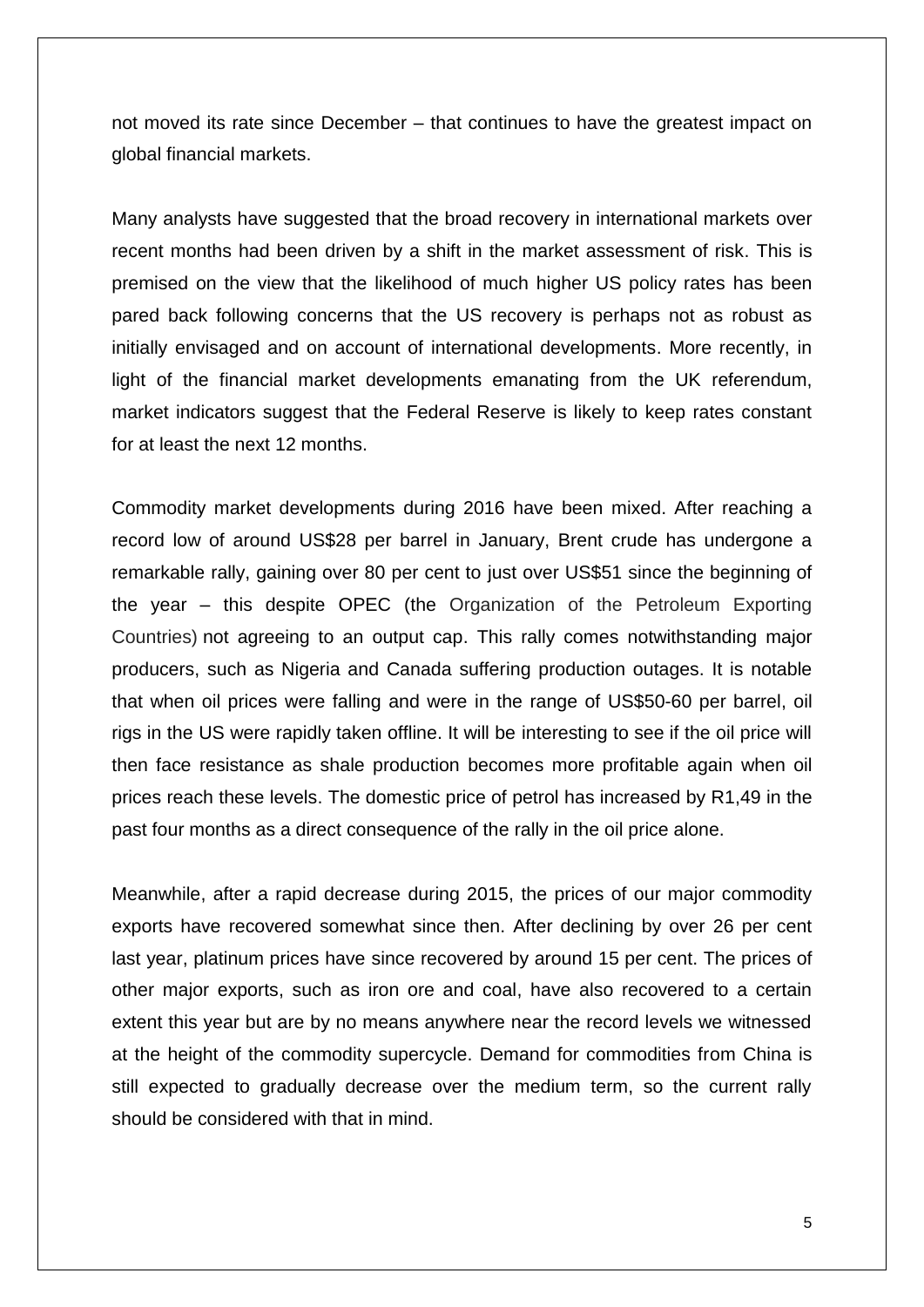The rapid decline of capital flows into emerging markets, which began in the second half of 2015, was an unwelcome development. It is a natural consequence of, inter alia, an environment where emerging markets are no longer growing as rapidly as before while their external and fiscal metrics are less favourable than a few years ago – coupled with the uncertainties related to monetary policy outcomes in advanced economies. However, the scope and speed of this capital flight surprised many, with the Institute for International Finance (IIF) estimating that approximately US\$21 billion left emerging markets in the past 12 months.<sup>3</sup> This represents a rapid reversal from the US\$175 billion of inflows during the preceding 12-month period. Furthermore, while the extent of the relationship is not easy to determine, inflows such as these certainly contribute to the depreciation of emerging-market currencies. Fortunately, the most recent data illustrate a scenario where inflows to emerging markets have started to pick up again over the past few months. However, it remains to be seen how the situation evolves in light of Brexit-induced market uncertainty.

Capital flows are particularly vital for South Africa, which has experienced a structurally stubborn current-account deficit that stood at 5,0 per cent of GDP at the end of the first quarter of 2016. While South Africa has been in the fortunate position of attracting sufficient capital to finance this deficit, this has mainly entailed portfolio inflows. According to data from the JSE, non-resident inflows to South Africa for the year to 30 June 2016 amounted to R35,7 billion, consisting of R20,4 billion in bond inflows and R15,3 billion in equity inflows.

Part of the reason for the volatility in capital flows has been linked to monetary policy developments in advanced economies which in the main impacts on risk perception. In times of heightened risk aversion, money generally flows to reserve currencies such as the dollar or euro, causing emerging-market currencies to depreciate. The rand of course has been no exception. Over the past 12 months, the rand has lost roughly 21 per cent against the greenback, 20 per cent against the euro, and a staggering 44 per cent against the Japanese yen.

 3 Institute for International Finance Emerging Market Portfolio Flows Tracker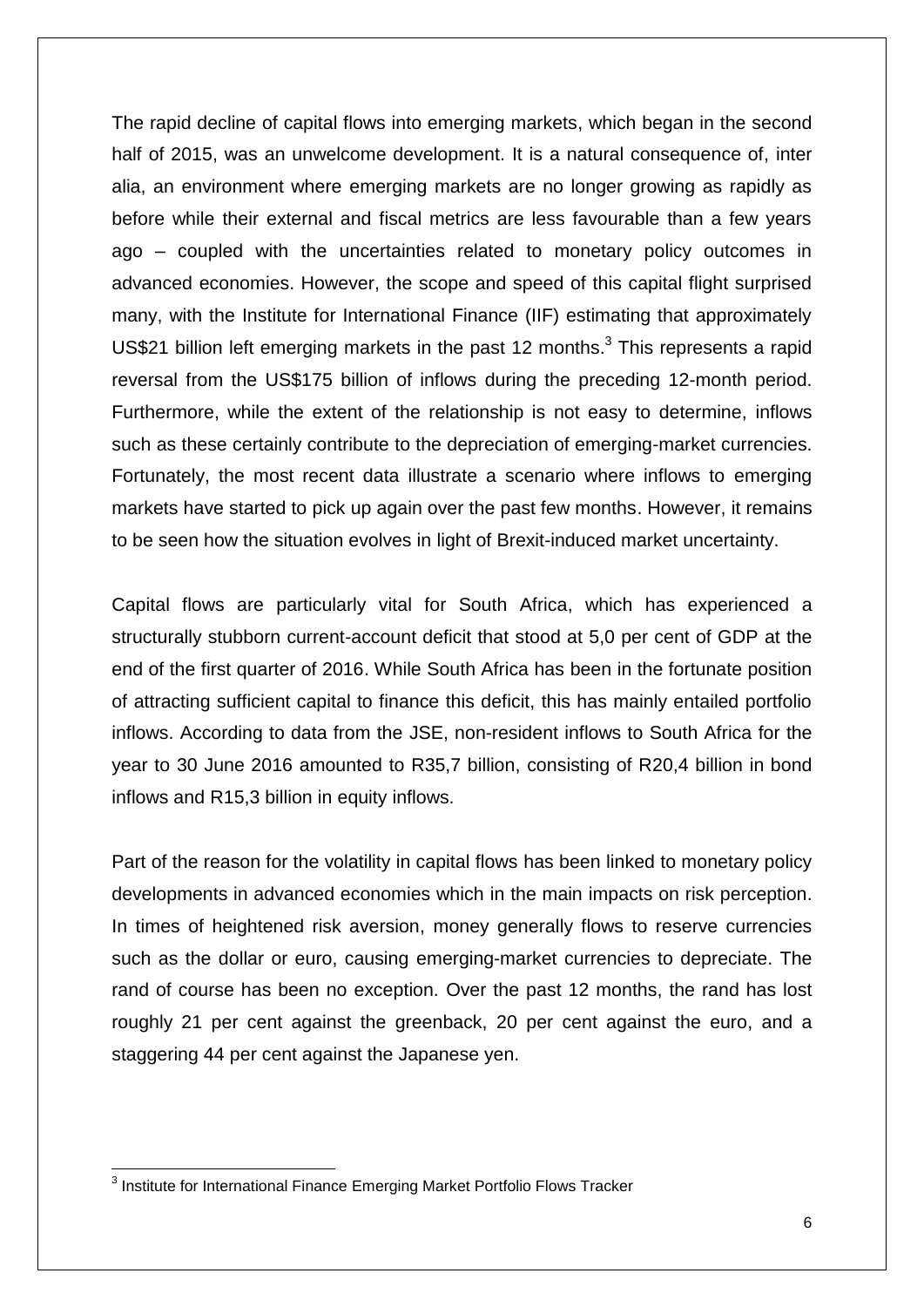However, we cannot restrict ourselves to comparisons with movements against advanced-economy currencies. Take, for example, the JP Morgan Emerging Market Currency Index (or EMCI), which comprises most major emerging-market currencies, including those of all the BRICS member countries. Between January and October last year, the rand moved very much in line with this basket of currencies. During that period, the EMCI, when removing the impact of the rand – which has a weight of 8,3 per cent in the basket – lost approximately 13 per cent against the US dollar, a loss that was almost exactly mirrored by the rand.

However, since October, the EMCI has lost only 0,5 per cent against the US dollar, whereas the rand has shed a further 5 per cent. While all such calculations have their limitations, the fact of the matter is that the rand has been one of the worstperforming emerging-market currencies over the past nine months, despite emerging markets in general facing the same external conditions. This illustrates that factors unique to South Africa have had a bearing on the performance of the local currency. One such factor, which has recently drawn much attention in media and policy circles, has been South Africa's credit ratings.

#### **3. South Africa's sovereign credit rating**

South Africa's sovereign credit rating has been a source of market uncertainty for some time. National Treasury, government in general, and the South African Reserve Bank (or SARB) have indicated that economic policy will be targeted at addressing the relevant concerns in an effort to prevent a ratings downgrade and put South Africa's rating on an upward trajectory.

Without delving into too much detail, in simple terms a country whose debt is considered non-investment grade has to pay higher interest rates on newly issued debt. The reason is simple: markets demand higher compensation for a perceived higher level of risk. Furthermore, while there are higher yields on non-investment grade debt, some institutional investors are constrained by client mandates and are only allowed to have investment-grade assets in their portfolios. Hence, a downgrade to sub-investment status would in effect mean that certain institutional investors holding these investments would have to divest their holdings of the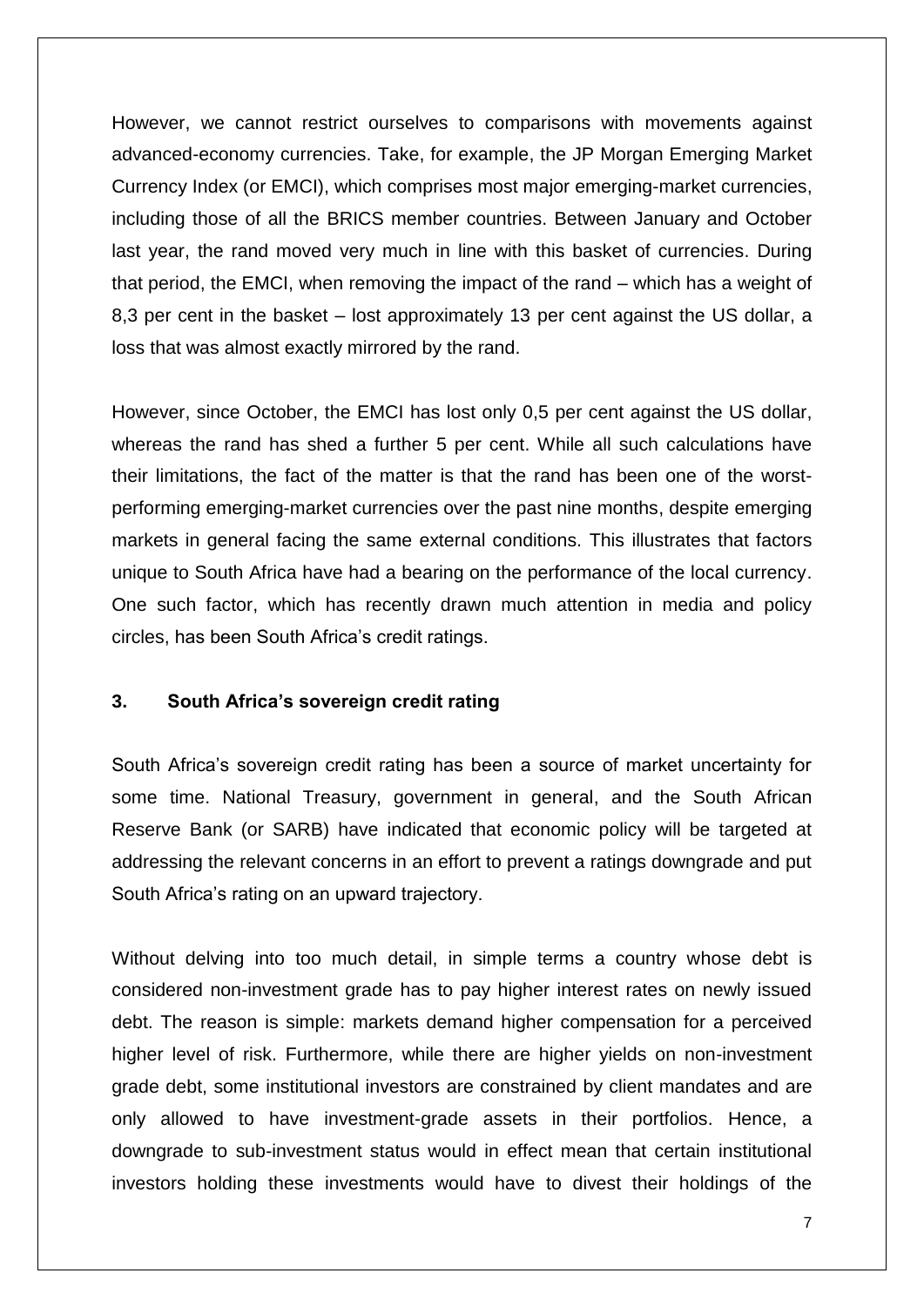affected debt instruments, which is likely to lower their value, further increase the country's risk profile, and by implication raise external financing costs. This can eventually adversely impact on the country's economic fundamentals and growth prospects.

While the issue of South Africa's sovereign credit rating has been covered extensively in the media, one aspect that has scarcely been discussed is the distinction between foreign and local currency ratings. This distinction is important. Put simply, the foreign currency rating is an indication of a country's credit worthiness when issuing foreign currency-denominated debt. So, in addition to measuring the vulnerability of the balance sheet in rand terms, South Africa's foreign currency rating also accounts for our exposure to exchange-rate risk. Bonds issued in US dollars, for example, must be repaid using the same currency, which following historical trends would imply a higher rand cost at maturity.

While foreign currency ratings commonly make the headlines, in many ways the local currency rating is of greater significance for South Africa. South Africa does not have a significant foreign currency-denominated debt burden. At the time of the last budget review, National Treasury estimated that foreign currency public debt as a percentage of gross debt was only 11,3 per cent for the previous fiscal year.<sup>4</sup> Furthermore, this figure is expected to stabilise at around 10 per cent over the next few years. So while a downgrade in our foreign currency rating would increase the cost of our access to foreign currency debt markets and would be seen as a serious setback, the impact of losing the local currency investment grade would be far worse. This, in effect, would make our domestic currency-denominated debt less attractive and hence more expensive. Fortunately, South Africa's local currency rating is at least two notches above investment grade by each of the major ratings agencies.

During May and June, South Africa received confirmations of unchanged credit ratings from all three major credit rating agencies. These confirmations, however, came with a very clear message: further improvements in the macroeconomic

**.** 

<sup>&</sup>lt;sup>4</sup>Budget Review, February 2016 [\(www.treasury.gov.za\)](http://www.treasury.gov.za/)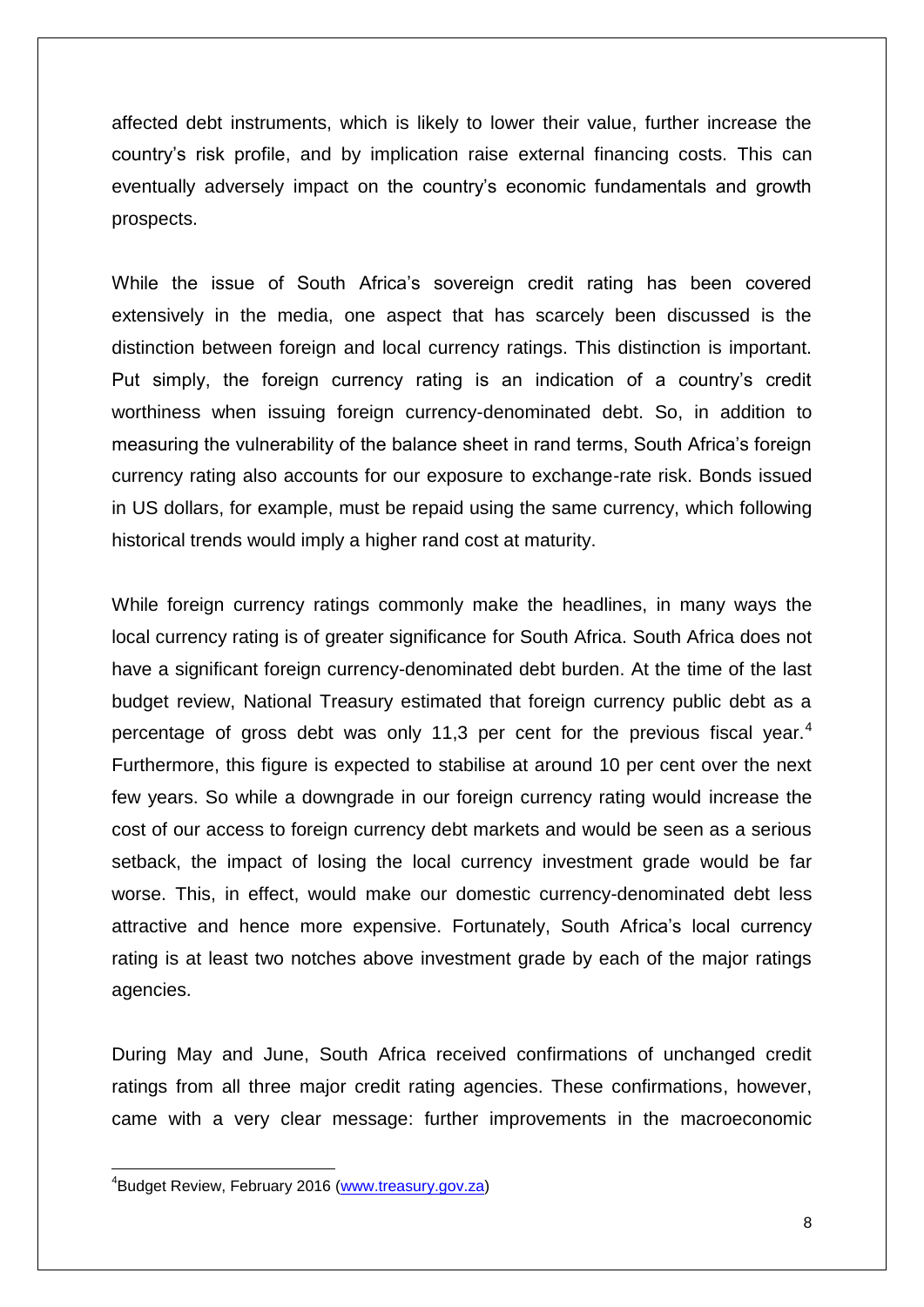fundamentals are required, suggesting that, in the absence of demonstrable progress being made as part of a concerted effort involving all social partners, the risk of downgrades during the next reviews towards the end of this year should not be underestimated.

## **4. Recent economic growth developments**

As I move towards the end of my remarks, let me make a few comments on domestic growth developments and touch on monetary policy issues before I conclude.

After achieving pedestrian growth of only 1,3 per cent during 2015, the economy contracted by an annualised 1,2 per cent in the first quarter of 2016. This contraction more than erased the gains of the previous two quarters. In fact, the size of the economy is now smaller than it was in the final quarter of 2014. Much of this decline has originated in the primary sector, which has contracted by almost 10 per cent over the past year, with mining in particular pulling the sector down. Given the linkage effects, it is not surprising that developments in the primary sector have had spillover effects into other sectors of the economy, most notably into the manufacturing sector, which has contracted by 1 per cent over the past year.

Unfortunately, the growth outlook for the rest of the year will remain challenging, as short-term indicators suggest a difficult picture for the second quarter and most forecasters predict that the economy will grow by well below 1 per cent this year. Fortunately, two of the factors that had severely constrained the primary sector lately – the drought and electricity supply issues – are expected to fade over the coming year. This may imply that growth will reach a lower turning point during this year. The most recent forecast by the SARB suggests a modest recovery over the next two years, but the assumptions underlying this forecast had not factored in any possible spillover effects stemming from Brexit.<sup>5</sup>

**<sup>.</sup>** <sup>5</sup>Monetary Policy Committee statement, 19 May 2016 [\(www.resbank.co.za\)](http://www.resbank.co.za/)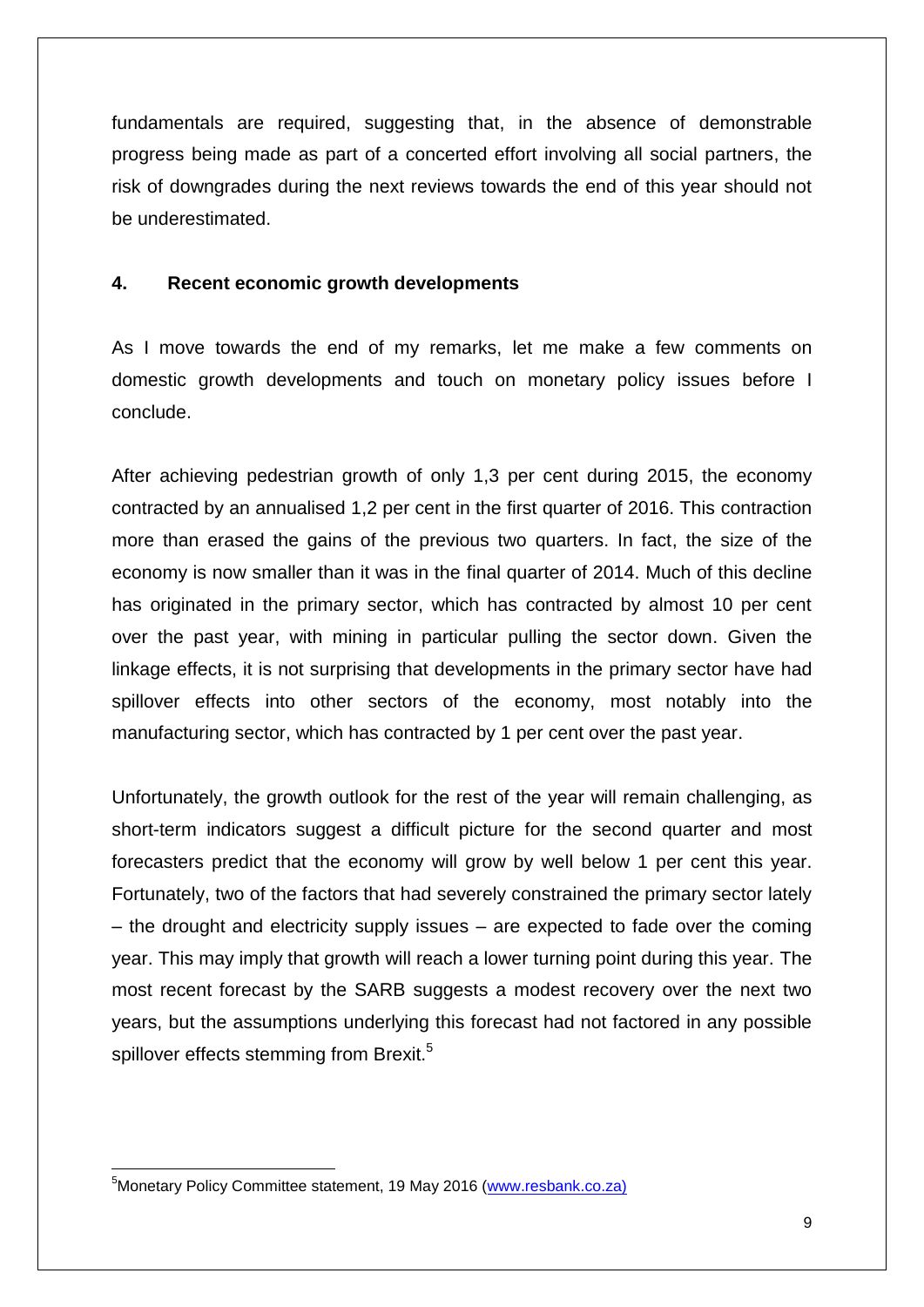Employment numbers also make for rather disappointing reading. More than 1 in 4 economically active South Africans are still without employment. Even though the economy has added approximately 200 000 jobs over the past year, the labour force has increased by almost twice that figure.<sup>6</sup> Employment creation remains the single most important policy challenge for South Africa. In this regard, policymakers have recognised the need to increase potential output growth, which the SARB estimates at 1,5 per cent during 2016 – insufficient in light of South Africa's developmental needs. This requires the effective and efficient implementation of growth-enhancing structural reforms.

## **5. Monetary policy**

Allow me to now turn to monetary policy.

Currently, the policy dilemma is one of trying to address the deterioration in the inflation outlook against the background of a weakening growth outlook. Inflation is currently outside the inflation target range, and the most recent forecasts indicate that it will not return to within the target band until the second half of 2017. Inflationary pressures are currently underpinned by supply-side shocks, mainly related to exchange rate and food price movements.

Exchange rate depreciation, or rand weakness, is an issue that most of us are innately aware of. It affects every South African through a number of direct and indirect channels. Consumers immediately feel the effects of depreciation at the petrol pumps and, later, through 'first-round' impacts on imported goods. However, as the SARB's Monetary Policy Committee (MPC) has stated on numerous occasions, flexible inflation targeting allows monetary policy to see through these socalled 'first-round' inflationary effects. The greater danger is a self-enforcing inflationary process that is jump-started by these initial effects: the so-called 'secondround' inflationary impacts.

**<sup>.</sup>**  $6$  Quarterly Labour Force Survey, Statistics South Africa, Pretoria, May 2016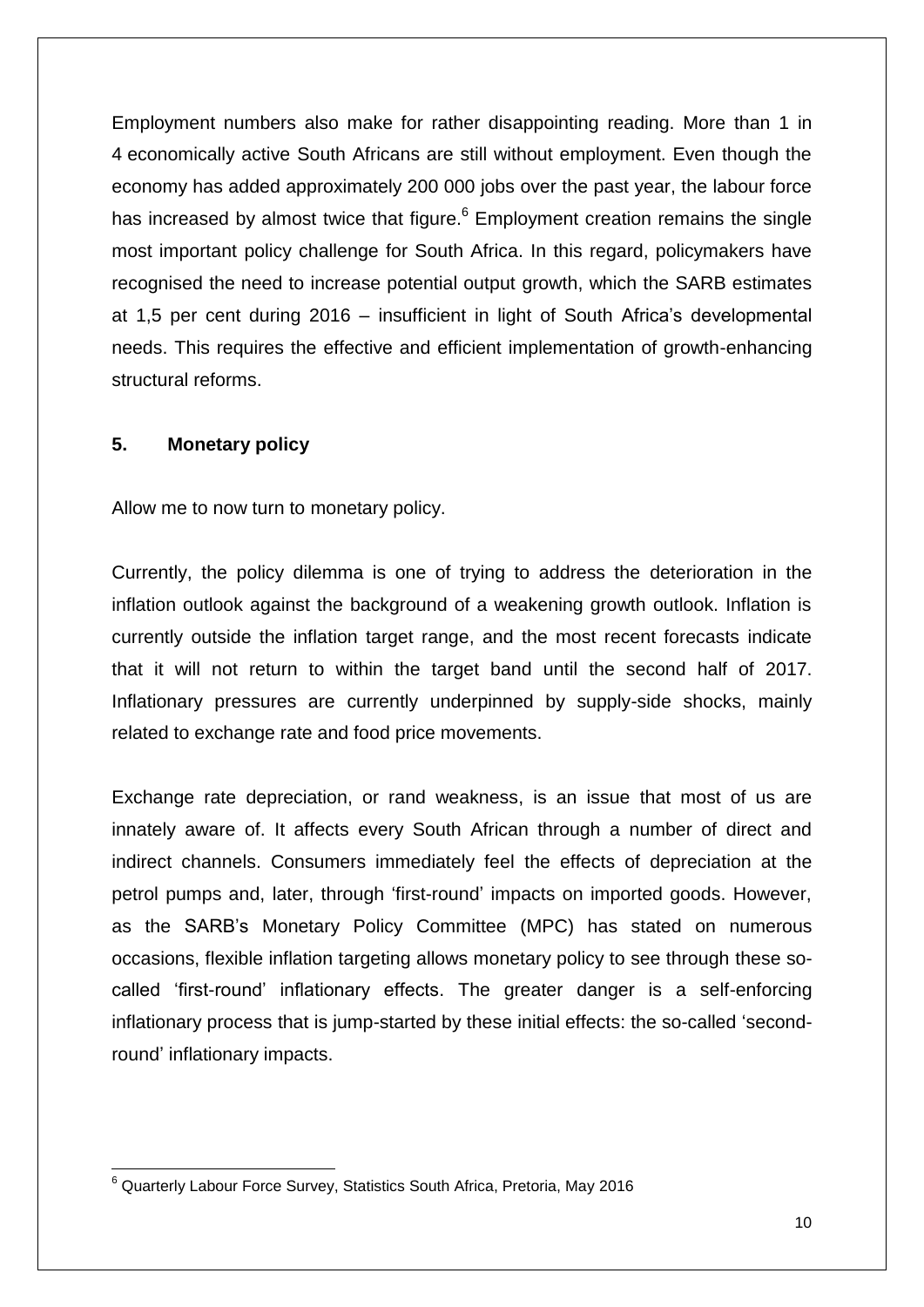The SARB is concerned about the rising inflation expectations, and for good reason: these can become a self-fulfilling prophecy. Essentially, this implies that rational agents will demand compensation in line with their inflation expectations to protect their purchasing power, resulting in rises in input costs and eventually in the general price level.

This inflationary process is in some respects similar to Newton's First Law of Motion: an object in motion tends to remain in motion unless an external force is applied to it. Monetary policy is this external force that is required to bring down inflationary expectations from elevated levels. In order to prevent such a cycle from beginning, it is important for monetary authorities to display a commitment to keeping inflation within the target band and for agents to believe that this commitment is credible. In so doing, inflation expectations can be well anchored at levels consistent with the inflation target range, even as actual inflation temporarily exceeds it.

Under these circumstances, monetary policy should strive to ensure that these shocks do not result in second-round impacts and a generalised increase in prices. This was the primary motivation for the increase in the repurchase rate by a cumulative 100 basis points since July 2015. As has been stated before, the MPC is sensitive to the possible negative effects of policy tightening on cyclical growth, but will remain focused on the mandate of maintaining price stability in the interest of ensuring sustainable growth over the medium term.

#### **6. Conclusion**

The global economy remains entrenched in a period of sub-par growth and elevated uncertainty, which makes the path ahead a very unclear one. Just as it seems that the global economy is starting to progress and is gaining traction, we are buffeted by harsh new winds which we cannot hope to escape as a small open economy. Unfortunately, in addition to being bombarded with a confluence of negative external events, the deterioration in the domestic situation has further compounded matters. It is now almost a foregone conclusion that the path ahead will be extremely challenging; it is therefore important that we take the tough decisions that are vital to securing our long-term prosperity.